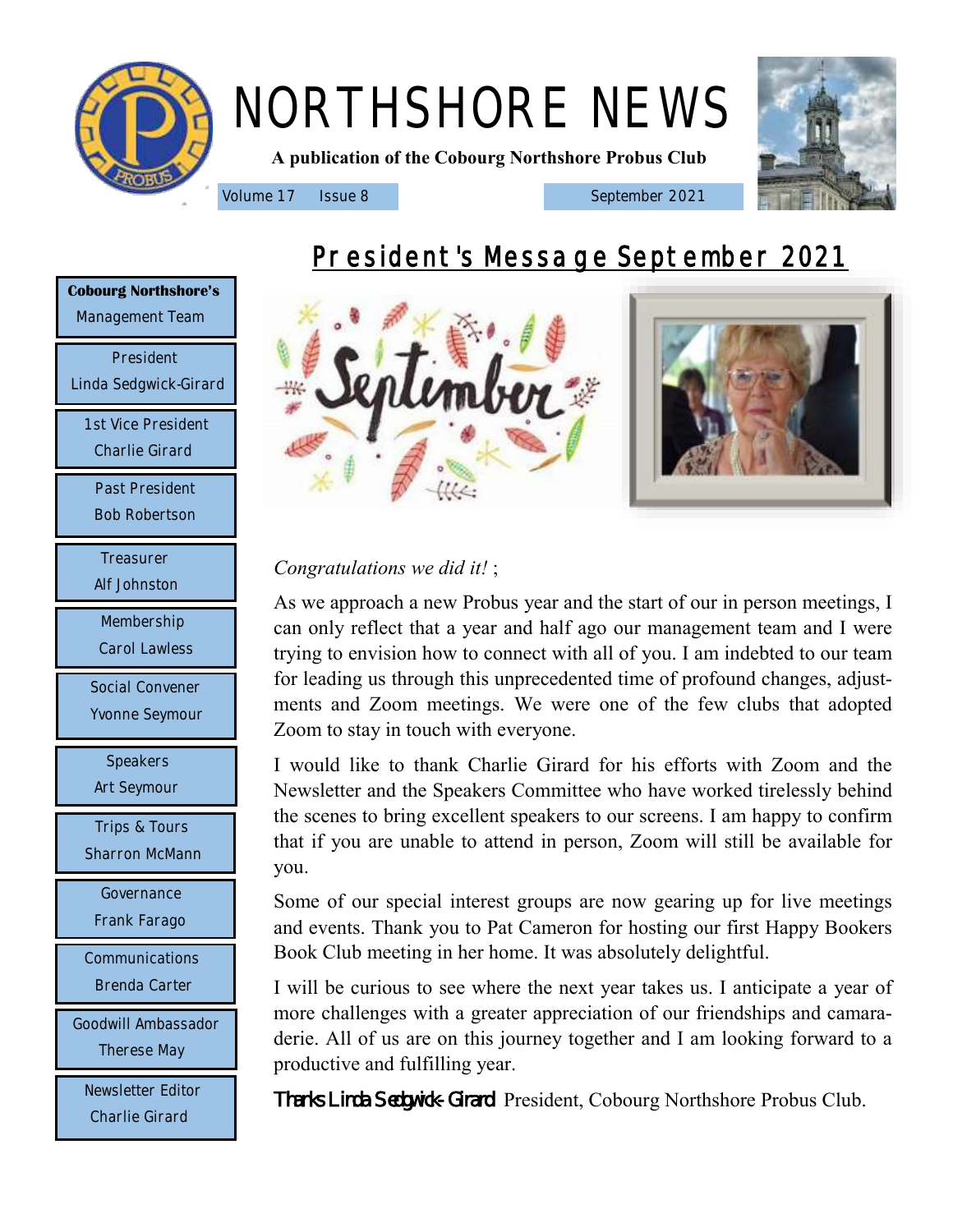

### **CLUB NOTICES**

## **SPECIAL ANNOUNCEMENT**

# **OUR FIRST IN PERSON GENERAL MEETING SINCE COVID BEGAN IS NEXT WEDNESDAY SEPTEMBER 15, 2021 AT 10:00 AM**

On August 29 Linda, our President sent everyone an announcement that we were going to re-open with a live in person meeting on Wednesday, September 15 at 10:00 AM at the Cobourg Lions Centre. In the announcement we included all of the changes the Lions Centre has made to their HVAC ventilation system, the safety protocols they have implemented and the safety protocols your club has put in place. I have outlined below the key procedures you will have to follow. I have also included in the next two pages the above protocols and the Ontario Government screening Questionnaire. All of these protocols are for your personal safety so please take them seriously.

- Try to arrive by 9:45 at the latest as it may take a little longer to process everyone the first time we meet.
- Review the screening questions in the attached Ontario Government form. If you answer **YES** to any of the questions **DO NOT COME TO THE MEETING**. There will also be a poster in the lobby highlighting all of these questions. Your management team has cleared this procedure with Ontario Health and they confirmed this would be satisfactory. As a result the Lions Centre staff will not have to ask everyone individually these questions as is the case at other public establishments.
- You will be met outside by Brenda Carter. You will have to confirm that each of you have been double vaccinated. Some of you have already submitted your vaccination forms when you sent in your club membership renewals. For those that have not Brenda will have a form for you to fill out. **PLEASE NOTE THAT YOU WILL HAVE TO HAVE THE DATES OF YOUR VACCINATIONS** so please check them before you come or have your government confirmation slip with you.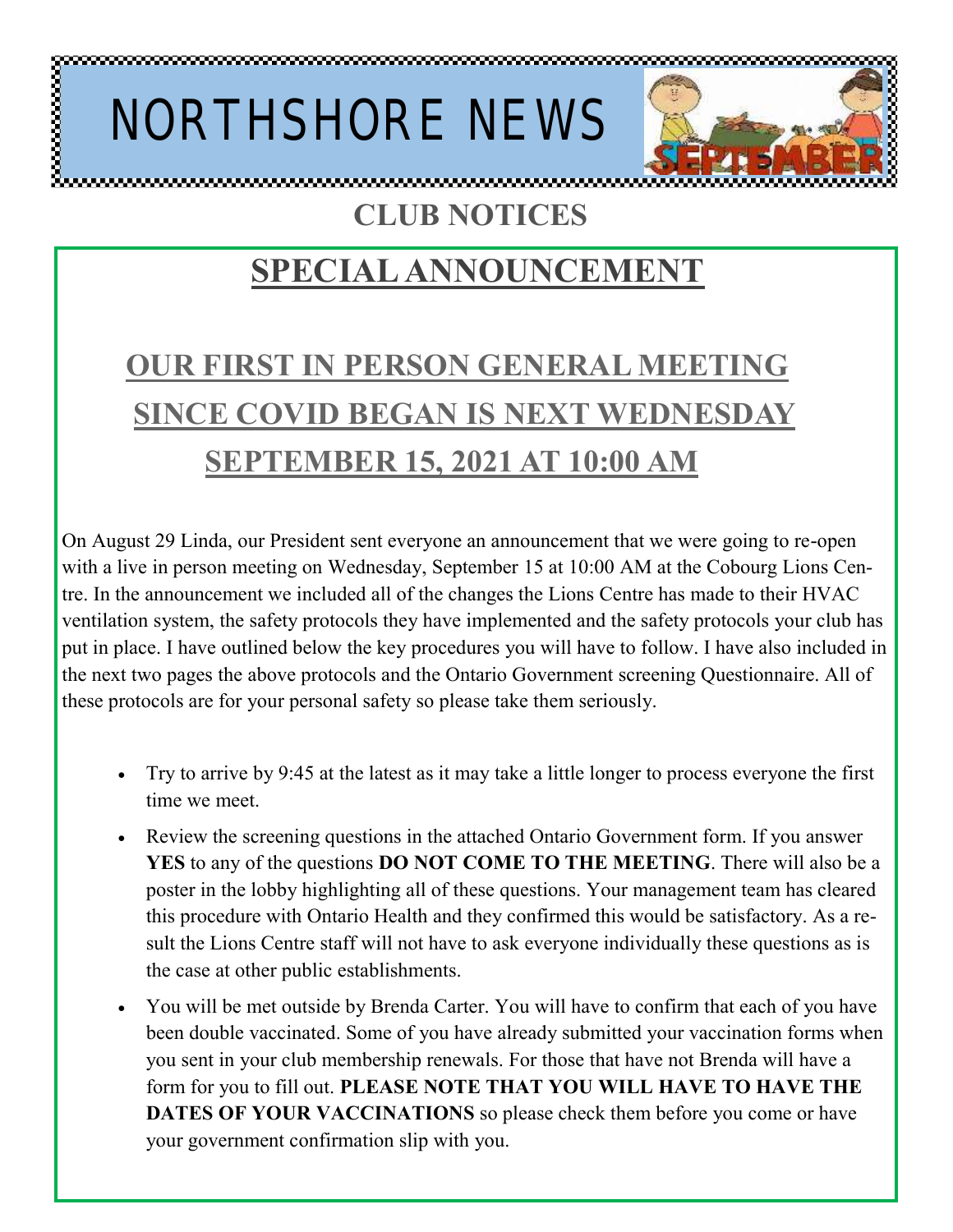Ξ

## **CLUB NOTICES CONTINUED**

- Once in the lobby you will be met by the Seymour's. You will be asked to fill out the Ontario Government's Contact Tracing list. All that is required is a name of someone in your party and a telephone number. This is a standard Government mandated procedure at all restaurants and meeting facilities. The Lions Centre will maintain this list for 60 days.
- Once in the main meeting room there will be the normal reception table. The regular \$5.00 fee is still in place for our coffee and snacks. Please have the exact amount available as no change will be provided.
- There will also be a separate 50/50 table that will also only accept the exact amount.
- Alf Johnston our Treasurer will be available for those who want to pay their annual dues. that are due by October 01, 2021. The amount is still \$40.00 per member.
- We will have masks available for those that need one. They are top of the line government approved N95's The cost is \$2.00 each.
- At break time, tables will be called up one table at a time. This is to allow for sufficient social distancing. We request that you not mingle in groups but return to your tables expediently.

### **Lions Community Centre Protocols**

• The Government has placed strict regulations on all public establishments. Based on these guidelines we will only have a total of 13 tables with a maximum of 5 members per table; for a total of 65 members at each meeting.

**The next page outlines all of the Covid-19 protocols the Lions Centre has put in place.**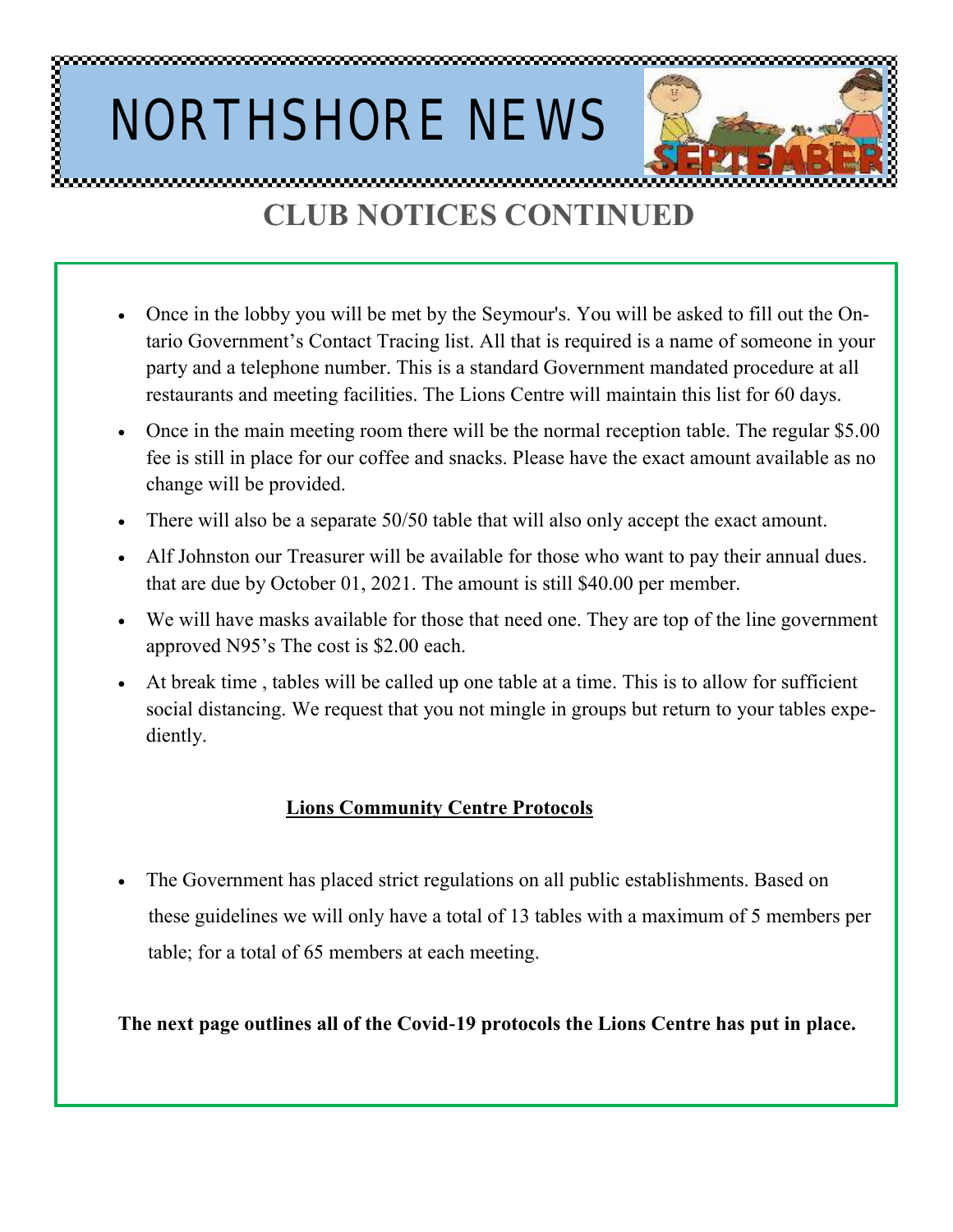# NORTHSHORE NEWS SEPTENED

Ī

## **CLUB NOTICES CONTINUED**



COVID SAFETY

THE COBOURG LIONS COMMUNITY CENTRE WELCOMES YOU TO OUR VENUE. WE HAVE PUT PROCEDURES IN PLACE TO PROTECT THE SAFETY OF OUR GUESTS AND STAFF. PRIOR TO YOUR ARRIVAL, IT IS IMPORTANT THAT ALL GUESTS ASSESS THEIR HEALTH BY ANSWERING THE FOLLOWING QUESTIONS. IF ANY PERTAIN TO YOU, YOU MUST STAY HOME AND NOT ENTER.

Do you currently have a fever, cough, chills, sore throat, shortness of breath, decrease in smell, runny nose, nausea, pink eye, stomach pain? Have you been around anyone who has tested positive for covid? Have you tested positive with covid? Have you travelled outside the country in the last month?

**FACE COVERINGS/MASKS ARE MANDATORY IN OUR VENUE. THEY MUST BE WORN WHILE ENTERING, EXITING AND WHILE UP FROM YOU SEAT. YOU CAN REMOVE MASK WHILE SEATED. ALL GUESTS MUST BE FULLY VACCINATED TO ENTER OUR VENUE. PROOF OF VAC-CINATION WILL NEED TO BE SHOWN BEFORE ENTERING. IF THIS IS NOT ADHERED TO MAN-AGEMENT HAS THE RIGHT TO ASK THE GUEST TO LEAVE.**

HAND SANITIZERS ARE PLACED AT THE ENTRANCE, IN THE HALLWAY BY THE BATHROOMS AND IN THE MAIN HALL BY THE BAR AREA. WE MAINTAIN THE CLEANLINESS OF OUR VENUE REGULARILY. WE DO ASK THAT GUESTS REMOVE THEIR TRASH TO THE CARTS PROVIDED.

RESTROOMS WILL BE AVAILABLE WITH A MAXIMUM OF 2 GUESTS PER RESTROOM. THE RESTROOMS WILL BE MONITORED AND CLEANED REGULARILY.

THE VENUE WILL BE OPEN 15 MINS PRIOR TOO THE BOOKING. WE ASK THAT ALL GUESTS ENTER IN A TIME-LY MANNER AND NOT CONGREGATE AT THE DOORWAY. ALL GUESTS MUST TRY TO MAINTAIN SOCIAL DIS-TANCING, WHILE WEARING MASKS THAT COVERS NOSE AND MOUTH.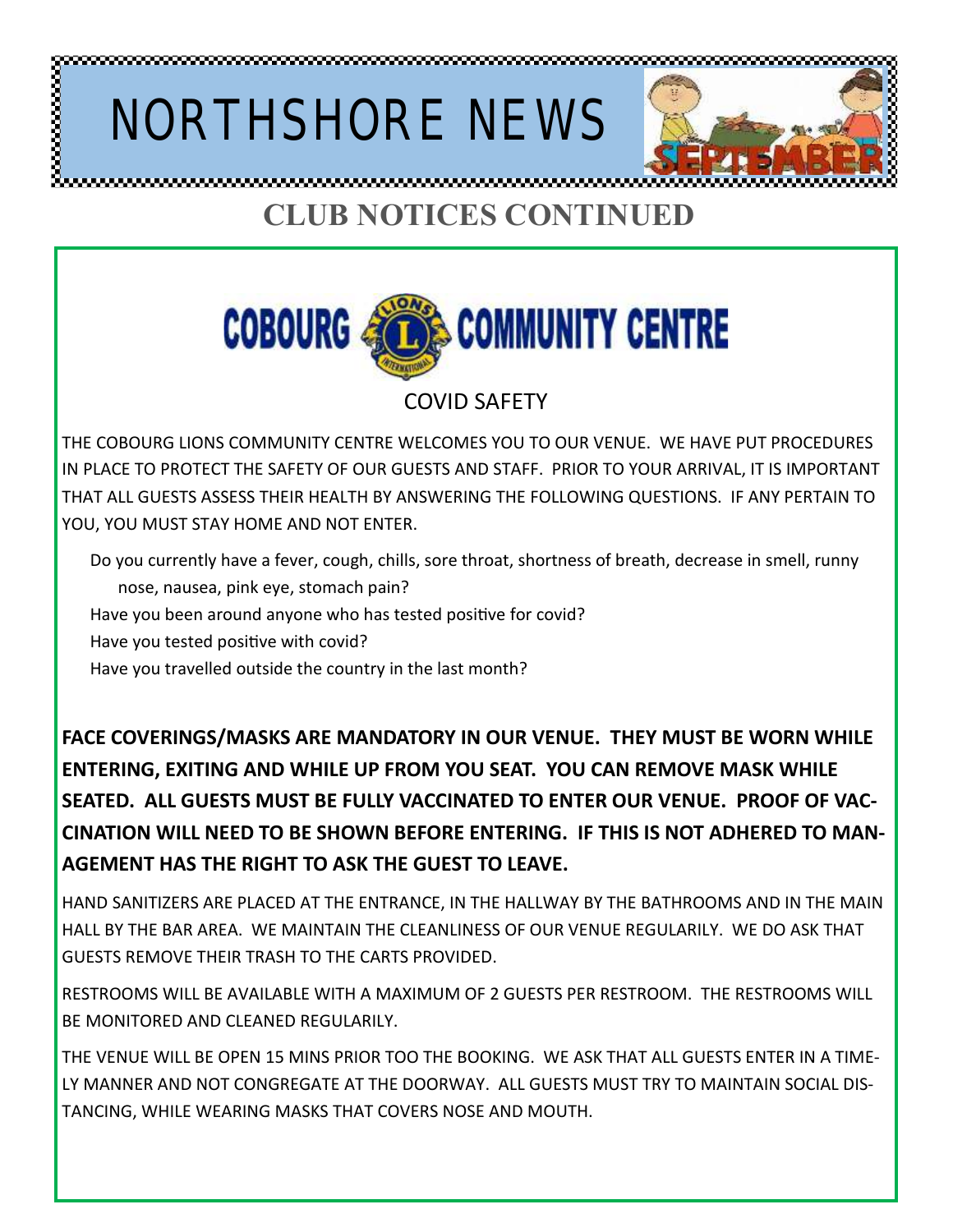# NORTHSHORE NEWS SERIER



## **CLUB NOTICES CONTINUED**



Cobourg Northshore Probus Club

Box 152, Cobourg, ON K9A 4K5

#### COVID-19/Influenza SCREENING FORM

| <b>SCREENING QUESTIONS</b>                                                                                                                                                                                   | <b>YES</b> | NO |
|--------------------------------------------------------------------------------------------------------------------------------------------------------------------------------------------------------------|------------|----|
| In the past 14 days:                                                                                                                                                                                         |            |    |
| Have you, anyone in your home, or a visitor,<br>received public health or medical advice to self-<br>monitor or isolate?                                                                                     |            |    |
| Has anyone in your home, or a guest, had new<br>onset of runny nose, headache, sneezing, sore<br>throat, fever, loss of smell, stomach pain,<br>conjunctivitis (pink eye) cough, or difficulty<br>breathing? |            |    |
| Have you or anyone in your home travelled<br>outside of Canada, or had close contact with<br>anyone with acute respiratory illness who has<br>travelled outside of Canada?                                   |            |    |
| Have you or anyone in your home had close<br>contact with a confirmed or probable case of<br>COVID-19/Influenza?                                                                                             |            |    |

Bc Aug 26, 2021

### **IF YOU ANSWER YES TO ANY OF THESE QUESTIONS DO NOT ATTEND**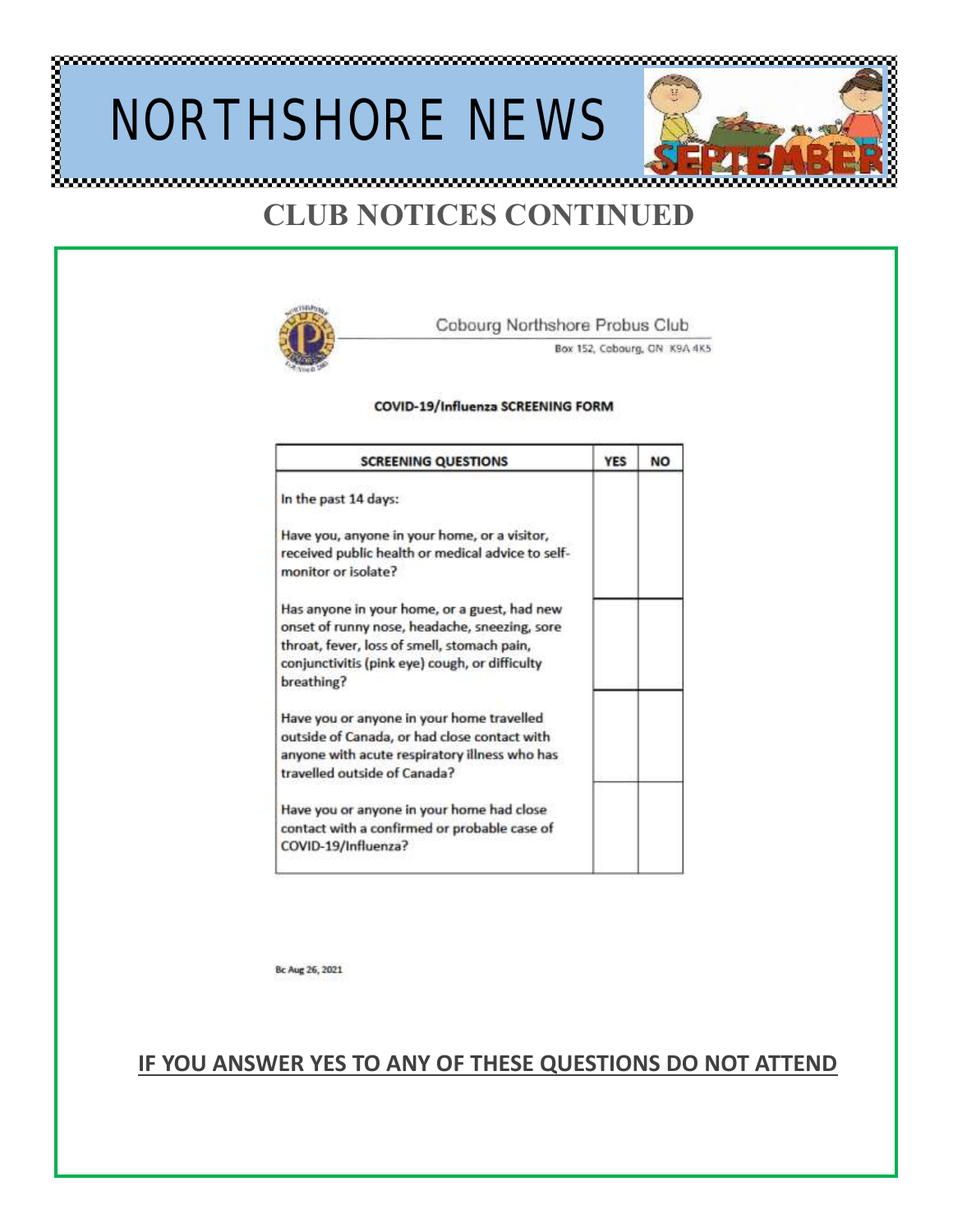# NORTHSHORE NEWS SEPTEMBER

## **CLUB NOTICES CONTINUED**

### **OUR FIST LIVE MEETING WILL ALSO BE AVAILABLE VIA ZOOM**

Cobourg Northshore's next virtual (online) General Meeting will take place **Wednesday September 15, 2021 at 10:00 AM**. This will be a parallel virtual session that we are trying to provide for those who can't attend our live meeting. This is the first time we are attempting to do this so we hope there will not be any complications. A separate Zoom link invitation will be sent to everyone.

**Everyone will be muted so there will not be any interference with the live meeting. As a courtesy please do not unmute yourselves.**

# How to prepare for<br>a Zoom meeting



### **SPEAKERS PROGRAM**

Upcoming Monthly Speakers and Events

| Renee Champagne: Cobourg Transit           |
|--------------------------------------------|
| Car Rally                                  |
| AGM (Annual General Meeting) and Elections |
| Annual Bake and Craft Sale                 |
| Professor Mark Rector: Canadian Inventions |
| Christmas Luncheon                         |
|                                            |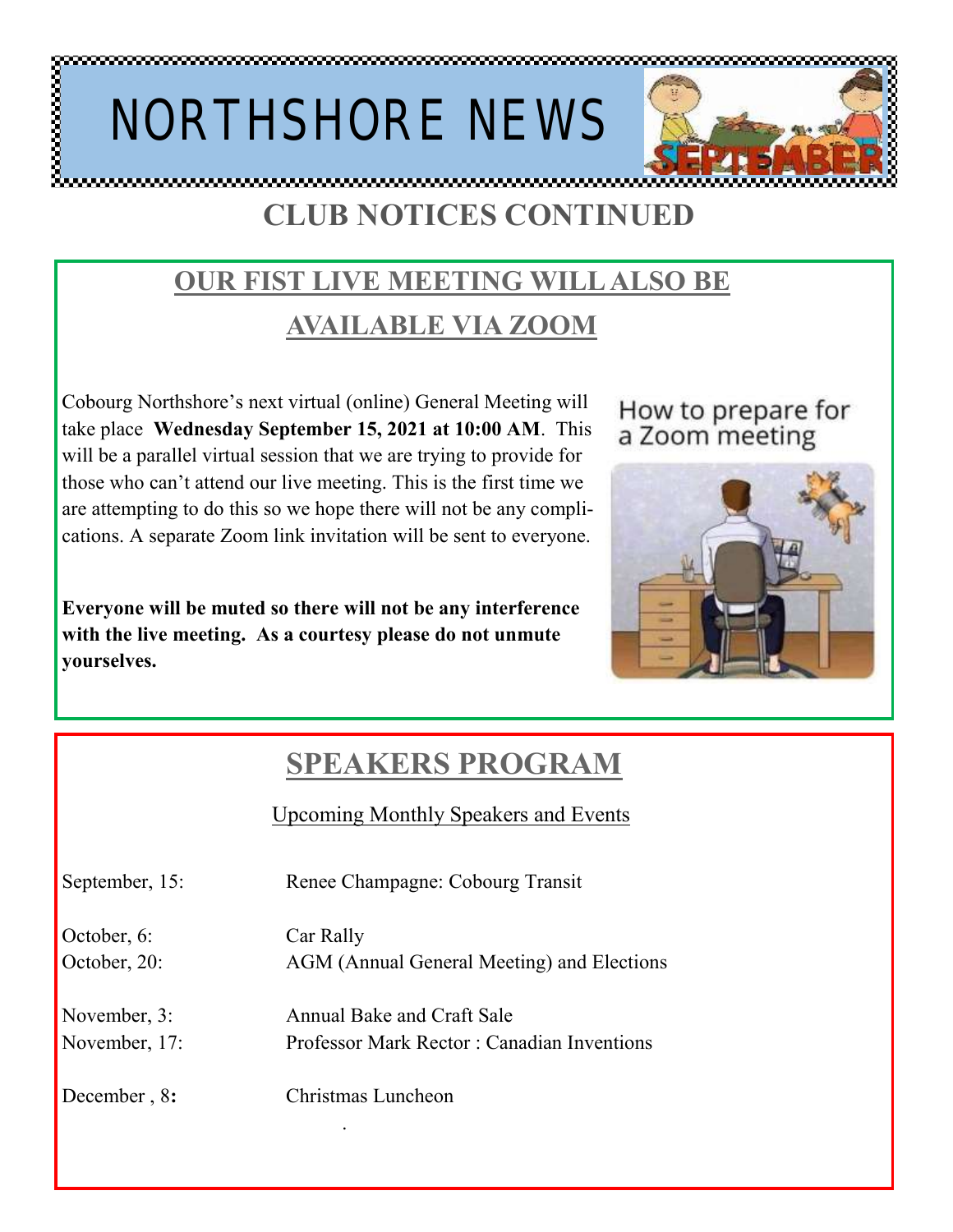### **CLUB NOTICES (CONTINUED)**

333333

### **NOMINATION COMMITTEE and ELECTION CHAIRPERSON REPORT**

**COMMITTEE** - (from the Past President Council)

Sharron McMann - Chair Yvonne Seymour Bruce Steel Assistants: Frank Farago, Carol Lawless

**PURPOSE:** (per By-laws)

Gather nominations for each elected position, if vacant for 2021/2022. Assure agreement to stand from all persons nominated.

#### **Elected Positions:**

President 1<sup>st</sup> Vice-President 2<sup>nd</sup> Vice – President Treasurer Recording Secretaries 3

#### **Slate of executive officers nominated for 2021/22 as of September 7th**

 President - Charlie Girard 1<sup>st</sup> Vice-President: - Lynda Ghent 2<sup>nd</sup> Vice-President: - John Shain Treasurer: - Alf Johnston Recording Secretaries: – 1. Marion Buttars - 2. Dorothy Delisle - 3.to be confirmed

**Election:** to be held at the Annual General meeting October 20<sup>th</sup>, 2021.

#### **Elections Chairperson shall (per By-Laws):**

- 1. At least 30-days before the AGM, communicate the current Slate of Nominees and call for additional Nominees from the general membership.
- 2. Close Nominations at 12:01 am on the 15th day prior to the Election.

If you wish to put your name forward or to nominate a member, with their permission, please, call or email one of the committee members above before October 4<sup>th</sup>, 2021. Respectfully submitted

*Sharron McMann* (Nominating Committee Chair and Elections Chairperson)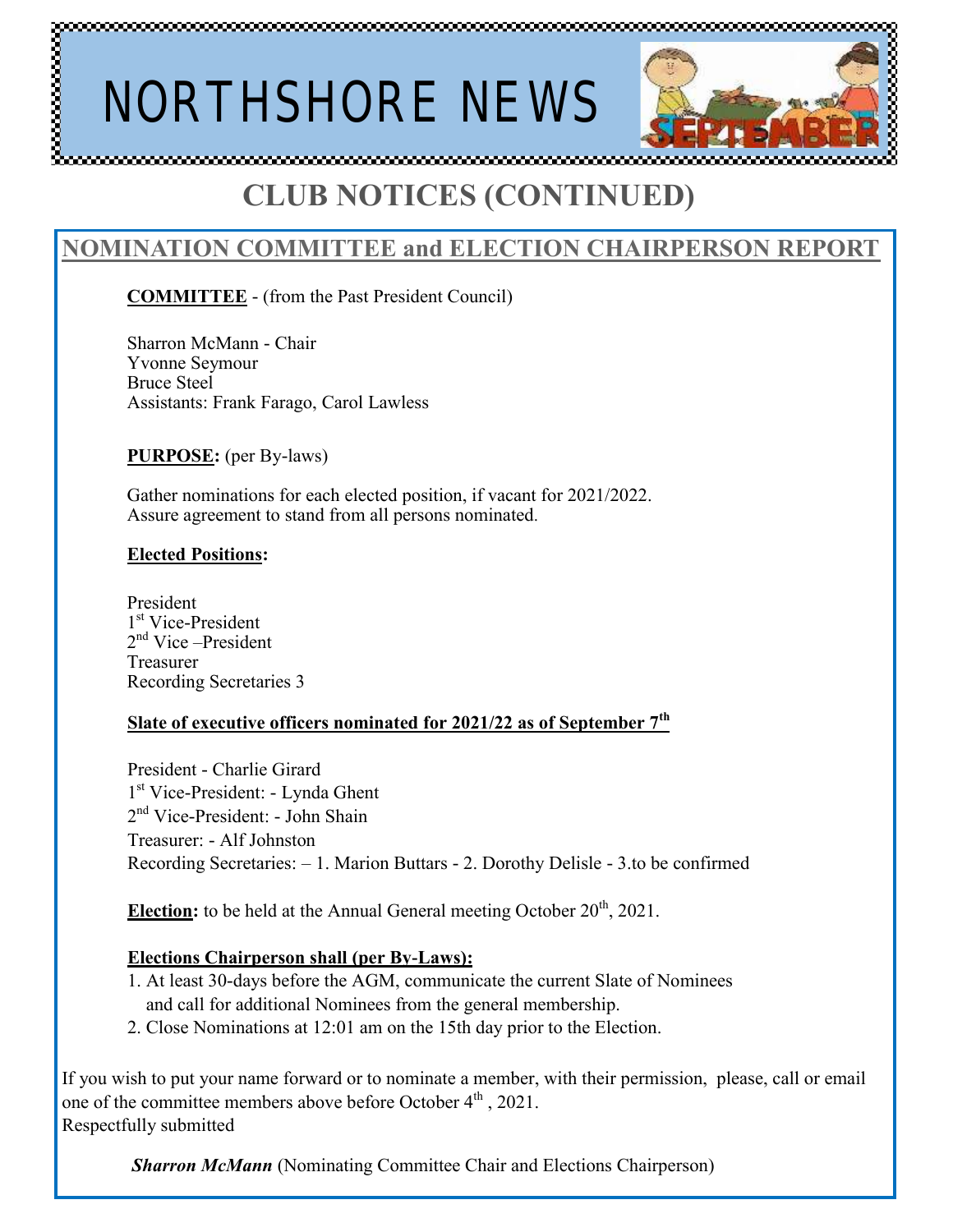## **CLUB NOTICES (CONTINUED)**

### **EDITOR TAKES**





5333333333

### **I STILL WANT LIKE TO HEAR FROM YOU**

Thanks to everyone who has contributed as I continue to need your input.

Charlie Girard at: *charliemgirard@gmail.com*



### **MEMBER CARE**

With a club such as ours, we need your help to let us know if one of our members is experiencing a serious illness or is hospitalized. Our club would like to let our ill members and their families know that they are in our thoughts as they deal with their illness.

In the same way, we need you to let us know if you become aware that a member, their spouse or close family member has passed on. Often the family does not think to contact our club, or know who to contact under these difficult circumstances. We would like to respect the wishes of the family and give our members the opportunity to express their condolences to the bereaved. Please let us know so we can respond appropriately. Email Therese May at: *theresebarry@hotmail.com*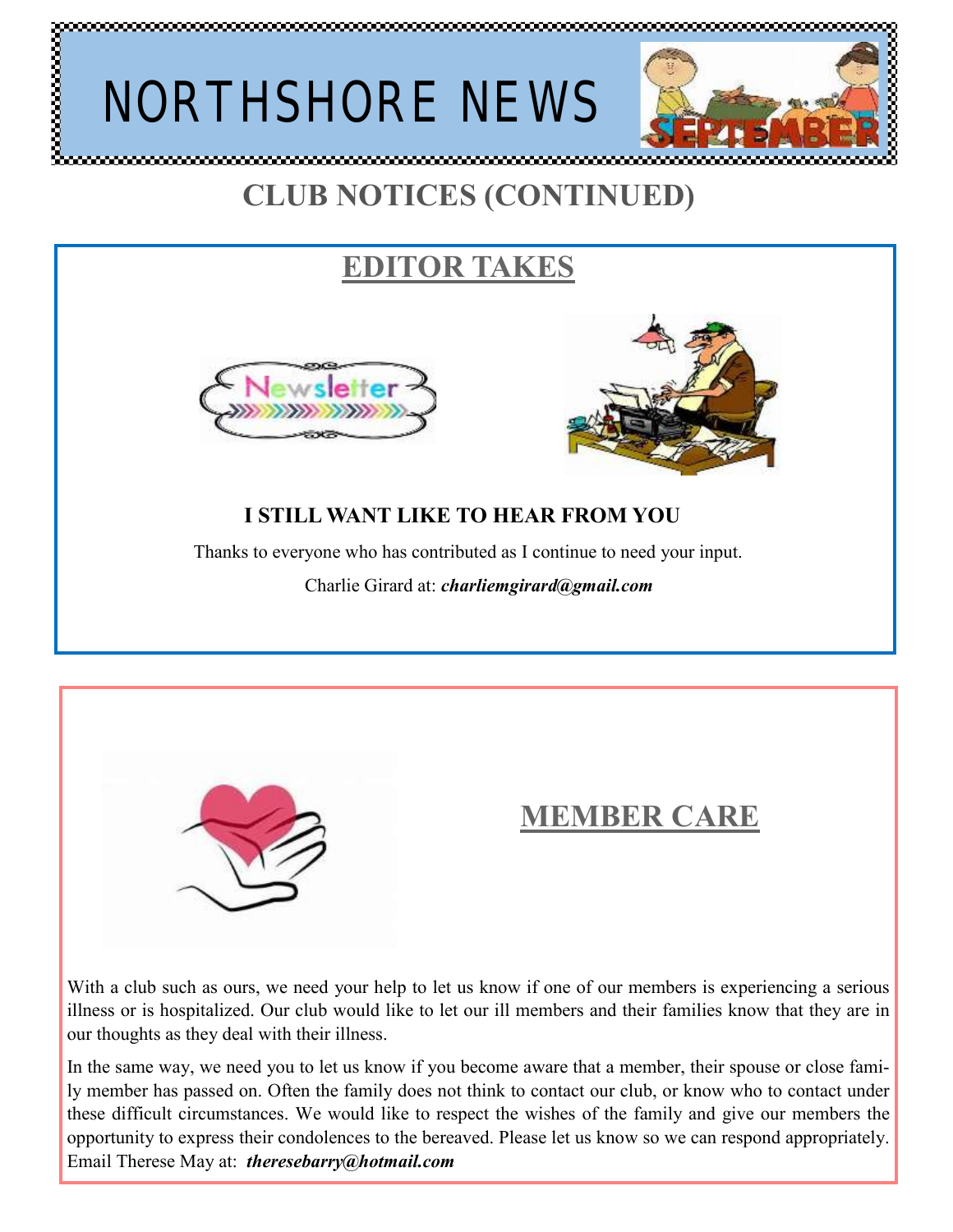

## **CLUB NOTICES (CONTINUED)**

### **Update of Upcoming Events**

### **2021 CAR RALLY**

**DATE** - Wednesday, October 6

**START TIME** - 10:00 a.m. *(TBD)* - Lions' Centre

We are looking forward to our car rally this year. It is a simplified version from previ ous years because of restrictions. It may be the first outing for some people since COVID-19 raised its ugliness.

Participation will be capped at 50. Members have priority.

Everyone will have shown proof that they have had 2 vaccines. Have your AC on and open the back windows  $\frac{3}{4}$  to 1 inch. This will provide air circulation and ventilation for good air quality in the car.

There will be 1 stop on the route where you can enjoy a light snack (provided) and a bathroom break.

We will enjoy lunch at the end of the rally. You will be responsible for **paying** for your own lunch, (entree). You will pre-select your lunch when you sign up to participate in the rally.

You must register to participate in the rally at our **September 15th probus meeting**. If you don't register at that time, you must register by e-mailing Lynda Mitchell < [l](mailto:l-mitchell@sympatico.ca)[mitchell@sympatico.ca](mailto:l-mitchell@sympatico.ca) > by **Friday, October 1. There will be no extensions or late registrations.**

We must provide numbers for the dining place.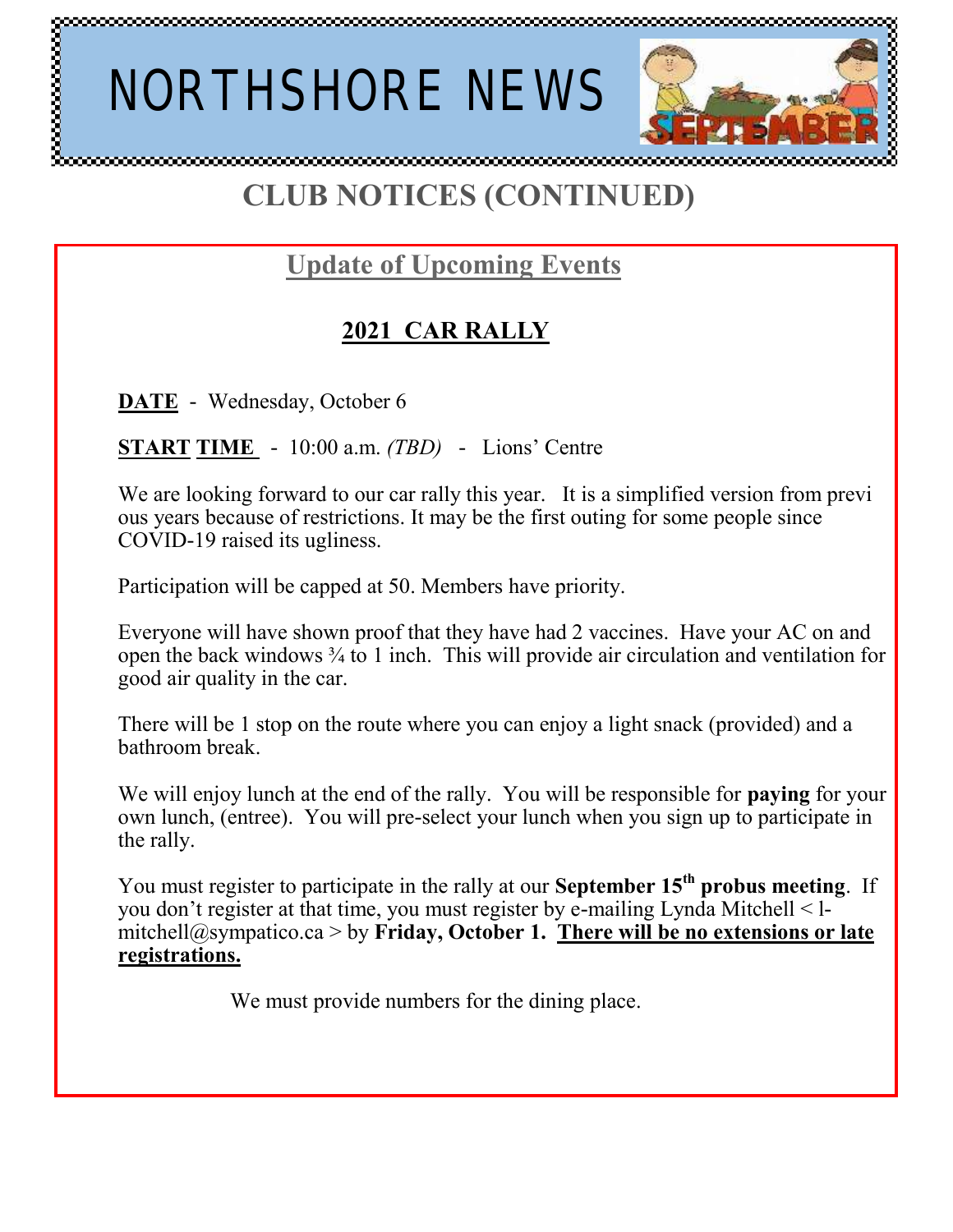

### **Probus Book Clubs**



Eight members of ladies book club **"The Happy Bookers"** . met in person last Thursday, September 09th at the home of Pat Cameron. This was Probus's first in person meeting in over a year and half. The book the were discussing was "Born a Crime" by Trevor Noah. Everyone had a great afternoon and they are looking forward to next month's book "The Rose Code" by Kate Quinn. Please contact Susanne Fennessey if your interested in joining them.

The men's book club **"TheBookies".** is still struggling through their first book. It is Mark Carney's new 600 page book "Values", that emphasizes the difference between value and values. They are hopefully they can meet in person in October to discuss their reactions. Interested new members are certainly welcome, if so please contact Harry Knapper.

### **COBOURG INFORMATION AND NEWS SITES**

- John Draper's Cobourg News Blog: www.cobourgblog/author/admin (Excellent)
- Pete Fisher's Today Northumberland: www.todaysnorthumberland.ca
- Pete Fisher's Blog: www.muckrack.com/pete-fisher
- Northumberland News Newspaper: www. northumberland news.com
- 93.3 myFM: www.gonorthumberland.ca
- Town of Cobourg: www.cobourg.ca (905-372-4301)
- Hamilton Township: www. Hamiltontownship.ca (905-342-2810(



### **MEDICAL CONTACTS**

- Northumberland Hills Hospital, 1000 Depalma Dr: 925-514-6811
- COVID-19 Hotline: 1-289-679-0585
- COVID-19 Testing : NHH Hospital 905-377-7783
- COVID-19 Testing : Pharmacy 101 Division St. 905-269-0828
- Community Care Northumberland: 1-866-514-5774
- District Health Unit: 1-866-797-0000
- Northumberland Community Mental Health Services: 905-377-7784
- Life Labs Cobourg: 877-849-3637
- Dynacare Labs Port Hope: 905-885-0679 (Highly recommended minimal waits)
- Walk in Clinics: All closed for now. If an emergency go to the hospital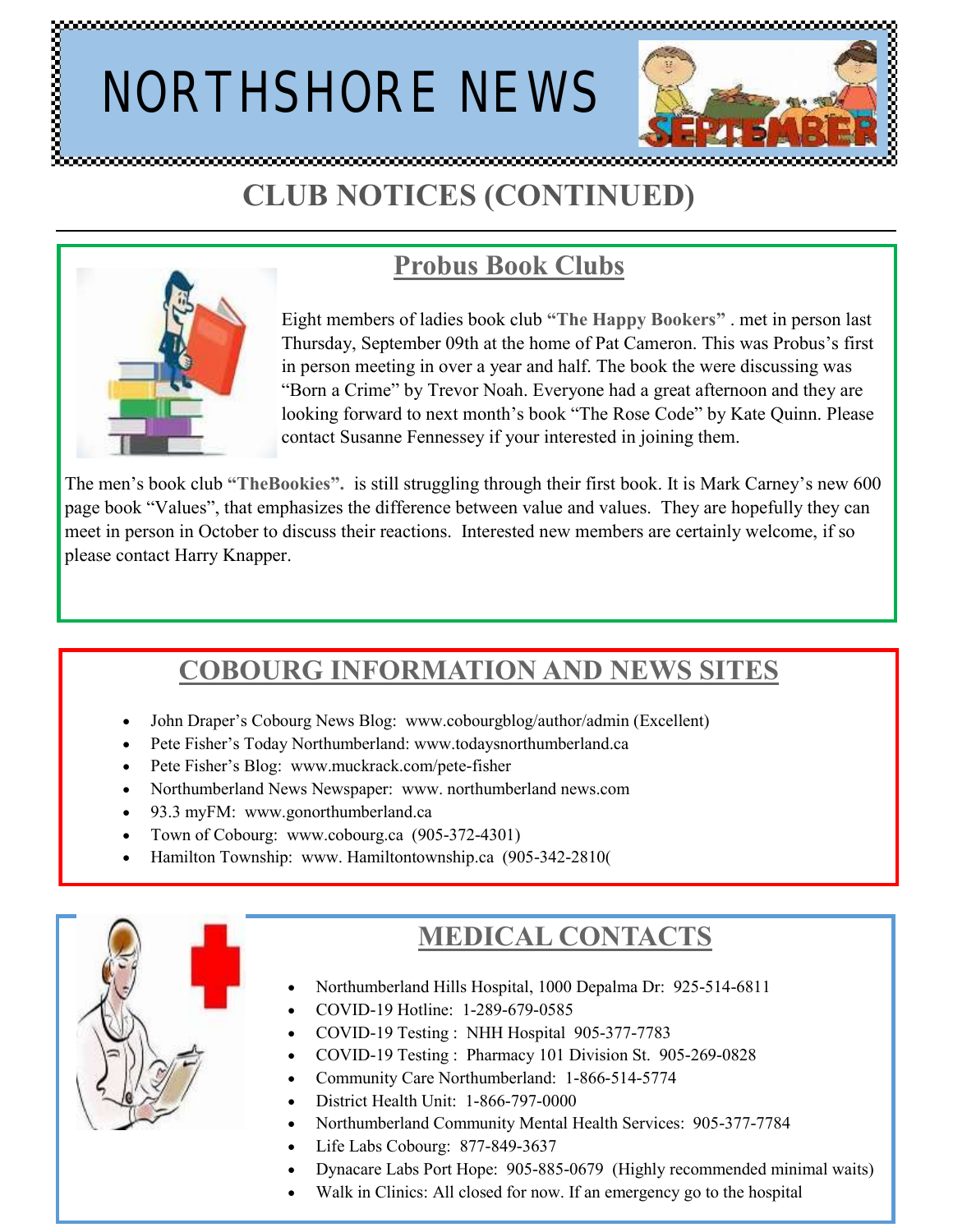**PERSONAL DRUGS** 

### **POEMS OF THE MONTH**

 *September*

*The golden-rod is yellow; The corn is turning brown; The trees in apple orchards With fruit are bending down.*



*The gentian's bluest fringes are curling in the sun; In dusty pods of milkweed its hidden silk has spun. The sedges flaunt their harvest, in every meadow nook And asters by the brook-side make asters in the brook, From the dewy lanes at morning the grapes sweet odors rise; At noon the roads all flutter with yellow butterflies. By all these lovely tokens September days are here, With summer's best of weather, and autumn's best of cheer. But none of this beauty which flood the earth and air, Is unto me the secret which makes September fair. T'is the time which I remember; To name it thrill me yet: One day of one September I never can forget."*

*Helen Hunt Jackson*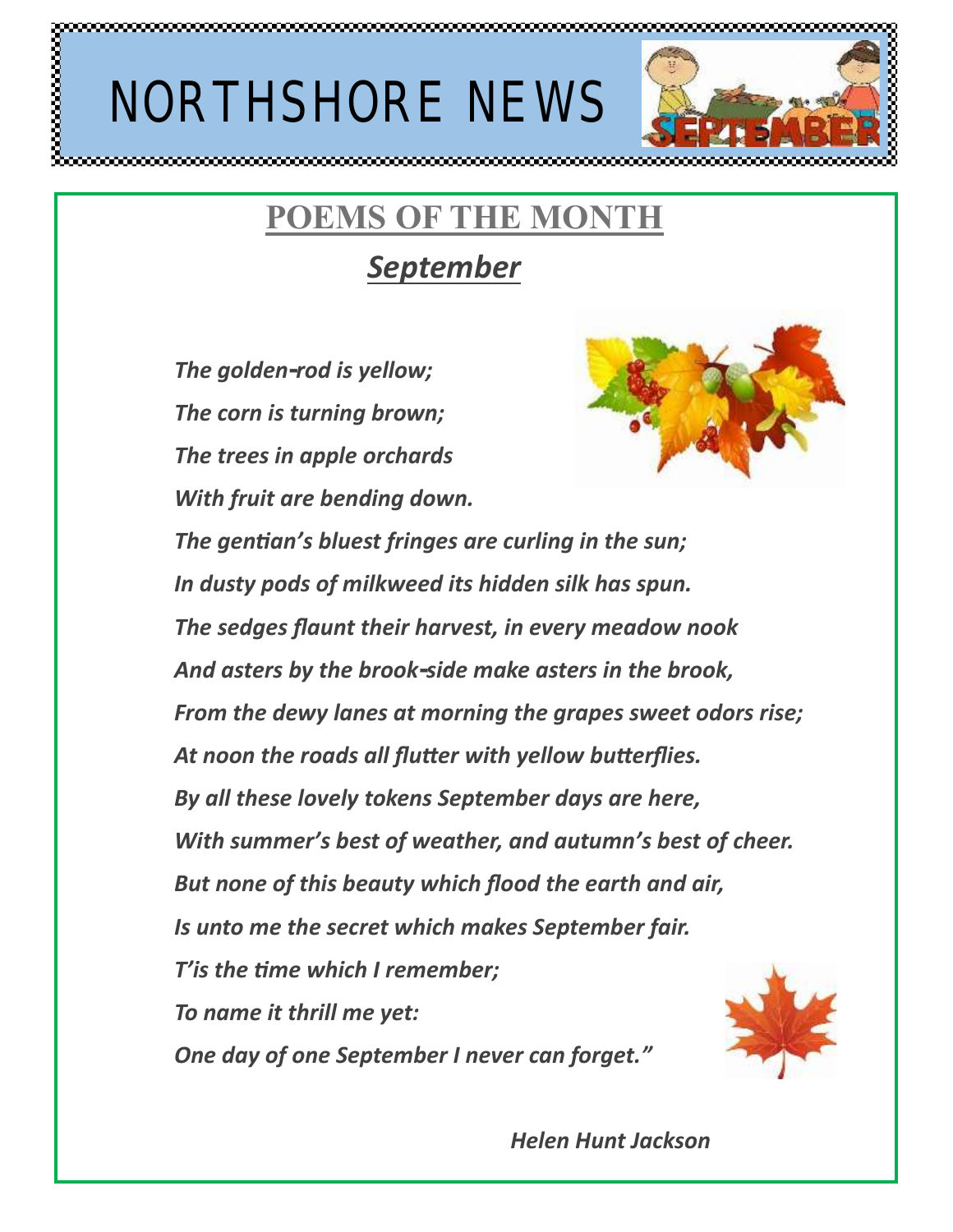# ENDRITHSHORE NEWS

### **PROBUS LAUGHTER**

While walking down the street one day a "Member of Parliament" is tragically hit by a truck and dies.

His soul arrives in heaven and is met by St. Peter at the entrance. .

''Welcome to heaven,' says St. Peter. Before you settle in, it seems there is a problem. We seldom see a high official around these parts, you see, so we're not sure what to do with you.'

'No problem, just let me in,' says the man.

'Well, I'd like to, but I have orders from higher up. What we'll do is have you spend one day in hell and one in heaven. Then you can choose where to spend eternity.'

'Really, I've made up my mind. I want to be in heaven,' says the MP.

'I'm sorry, but we have our rules.' And with that, St. Peter escorts him to the elevator and he goes down, down, down to hell. The doors open and he finds himself in the middle of a green golf course. In the distance is a clubhouse and standing in front of it are all his friends and other politicians who had worked with him.

Everyone is very happy and in evening dress.. They run to greet him, shake his hand, and reminisce about the good times they had while getting rich at the expense of the people.

They play a friendly game of golf and then dine on lobster, caviar and champagne.

Also present is the devil, who really is a very friendly  $\&$  nice guy who has a good time dancing and telling jokes. They are having such a good time that before he realizes it, it is time to go.

Everyone gives him a hearty farewell and waves while the elevator rises....The elevator goes up, up, up and the door reopens on heaven where St. Peter is waiting for him.

'Now it's time to visit heaven.'

So, 24 hours pass with the MP joining a group of contented souls moving from cloud to cloud, playing the harp and singing. They have a good time and, before he realizes it, the 24 hours have gone by and St. Peter returns.

'Well, then, you've spent a day in hell and another in heaven. Now choose your eternity.'

The MP reflects for a minute, then he answers: 'Well, I would never have said it before, I mean heaven has been delightful, but I think I would be better off in hell.'

So St. Peter escorts him to the elevator and he goes down, down, down to hell.

Now the doors of the elevator open and he's in the middle of a barren land covered with waste and garbage.

He sees all his friends, dressed in rags, picking up the trash and putting it in black bags as more trash falls from above.

The devil comes over to him and puts his arm around his shoulder. ' I don't understand,' stammers the MP.

'Yesterday I was here and there was a golf course and clubhouse, and we ate lobster and caviar, drank champagne, and danced and had a great time. Now there's just a wasteland full of garbage and my friends look miserable.

What happened?

The devil looks at him, smiles and says, ' Yesterday we were campaigning**.**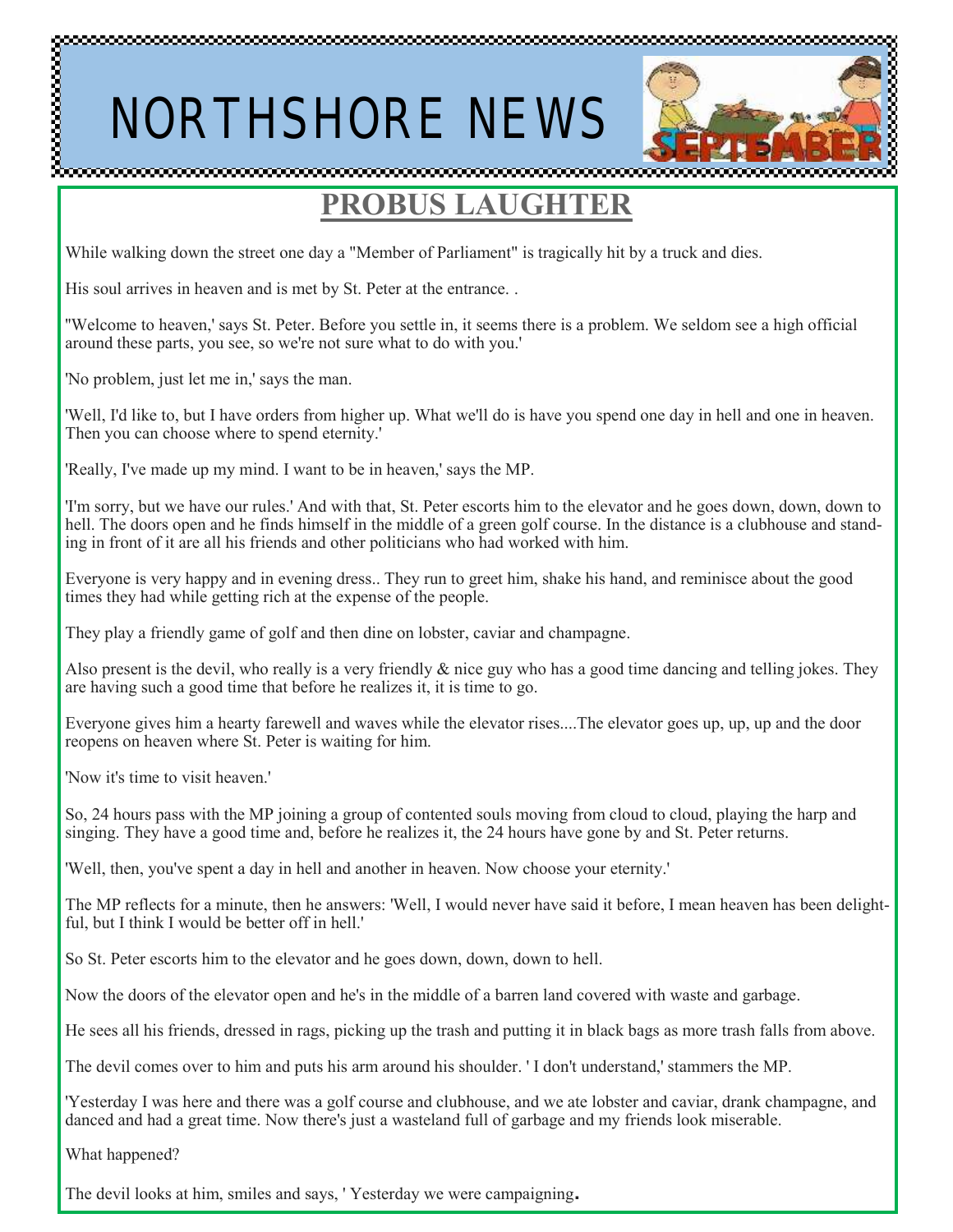

### **TRIPS and TOURS**

**COBOURG NORTHSHORE PROBUS** Friday, Oct. 29, 2021

northumberland players present

Ticket regular price \$60

Cobourg Northshore PROBUS Discount SAVE 10% Tickets \$54 includes: dinner, show, HST & service **CONTACT: Sharron McMann** 

email: samcmann@sympatico.ca ph. 905-372-3567 Dinner Starts 5:30 pm

Show starts 7:30 pm

#### **3 COURSE PLATE SERVICE DINNER**

Order when seated

APPETIZER: Choice of one:

House made Roasted Butternut Squash Soup

or Autumn Salad - Garden greens, English cucumber, grape tomato, red onion, dried cranberries, pumpkin seeds, & julienned carrots with a white balsamic lemon dressing.

ENTRÉE: Served with roasted seasonal vegetables and Cheddar & Onion whipped potatoes

Choice of one: Maple Glazed Salmon

- or Chicken Supreme with apple cranberry chutney
- or Red wine braised Sirloin beef shank

or Florentine Stuffed Portabella mushroom with Ricotta cheese & topped with Hollandaise sauce

DESSERT: Choice of one: Caramel Bread Pudding or White & milk chocolate mousse tart

**COFFEE or TEA** 

#### **COVID FRIENDLY ENHANCEMENTS**

- Fewer tables spaced further apart
- · Covid protocols will be followed
- · Masks must be worn until seated
- Provincial vaccine passport with identification required



930 Burnham St. Cobourg, ON

THE BIRDS AND THE BEES IS PRODUCED BY PERMISSION OF THE PLAYIBRENT AND BARDLIS LITERARY COLON RISES, WWW.MOUT CA

Sarah's marriage is over, and she's just moved back home to the farm with her beekeeper mother, Gail. As the women try to adjust to the many changes in their world, their lives are complicated by the community's last-ever Turkey Days celebration, beehive troubles, an eccentric neighbour, and a handsome young researcher. The Birds and the Bees is a laugh-out-loud comedy with a huge, honeyed heart.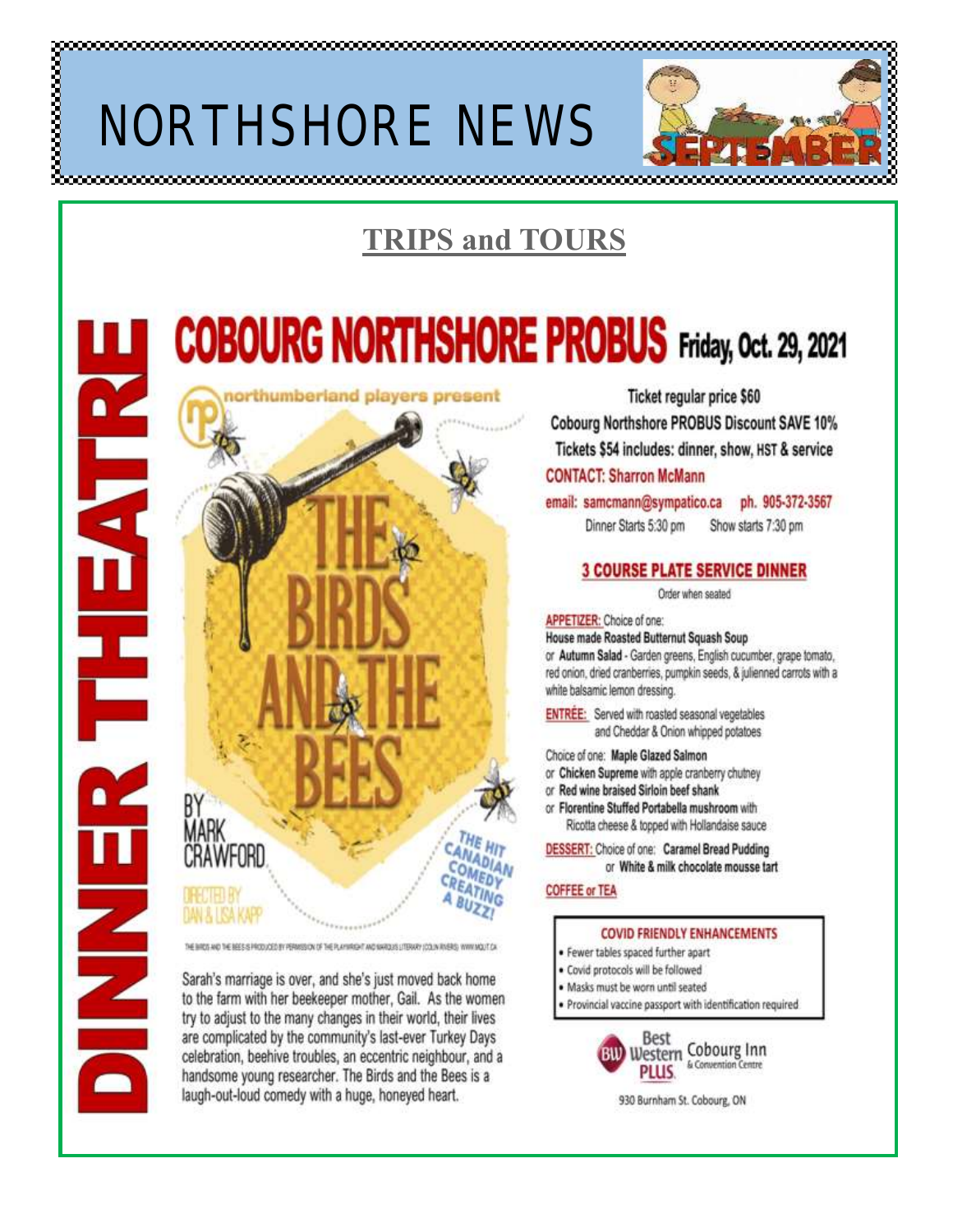

### **SEPTEMBER'S BESTSELLERS LIST by PROBUS READERS**

- **1. The Madness of Crowds** by Louise Penny: The latest Chief Inspector Gamache novel
- **2. Billy Summers** by Stephan King: A typical Stephan King thriller about a killer for hire who only takes out bad guys
- 3. **The Rose Code** by Kate Quinn: Still on everyone's best seller list. A historical fiction story about the code breakers of Bletchley Park. This month's pick for the Probus Happy Bookers Club
- **4. Slow Burning** by Paula Hawkins: A new book by Paula who wrote "The Girl on the Train" a number #1 best seller for over a year and a hit movie. This one is a murder mystery set in London England
- **5. Five Little Indians** by Michelle Good: A Canadian who's first book has been a best seller for the last 4 months. It's about five indigenous children who grew up in the Residential School System in B.C. during the 60's and how they copped with life in their adult years.

### **SEPTEMBER'S BEST TV SERIES OR MOVIES by PROBUS VIEWERS**

- **1. American Factory (Netflix)** A documentary on how Chinese companies are taking over America
- **2. Money Heist (Netflix)** Season five of a suspenseful group of master thieves
- **3. Homeland Season 8 (Netflix)** The last season of this CIA drama
- **4. The Cook of Castamar (Netflix)** New 17th century Spanish period drama
- **5. Lupin** (**Netflix** ) The first season was the most watched Netflix show this year. Season two is out this month. Its about a dramatic robbery that takes place in Louvre Museum, Paris. Very suspenseful
- **6. Virgin River (Netflix)** Season 3
- **7. Miss Scarlet & the Duke** (**Netflix and CBC**) A new detective series
- **8. A Call to Spy (Netflix)** True story about British women spies during WWII. Similar story to the best seller book " The Lost Girls of Paris" by Pam Jenoff
- **9. All Creatures Great & Small** (PBS 2nd season) A veterinarian story taking place during the 1950's in rural England. The second season is coming soon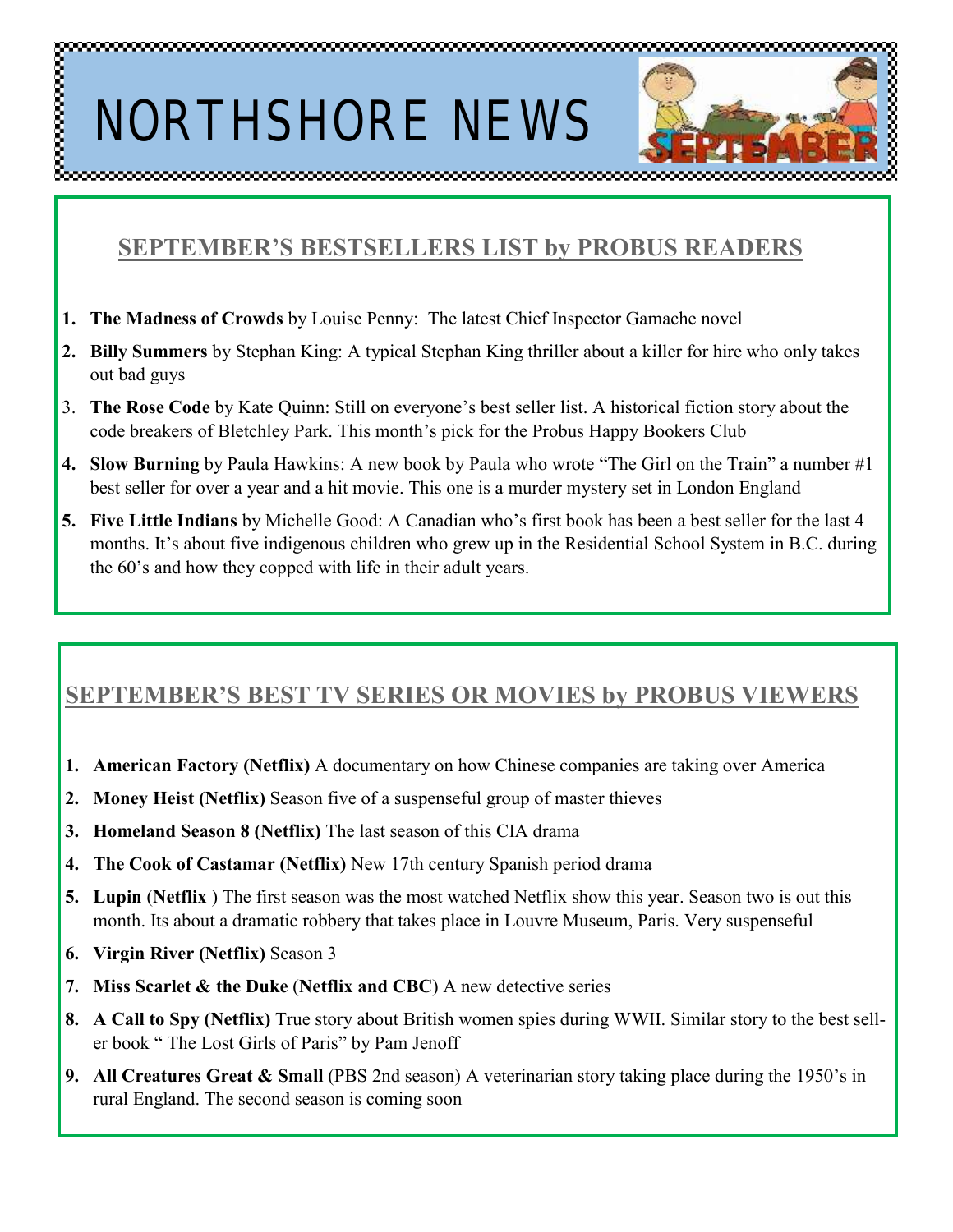

### **Birthdays**



#### Anniversaries

08/14 Judy Curtis (50th Anniversary) 09/06 Therese and Barry May (46th Anniversary) 09/25 Rick and Mary Potter (50th Anniversary) 09/25 Charlie and Linda Girard (6th Anniversary)

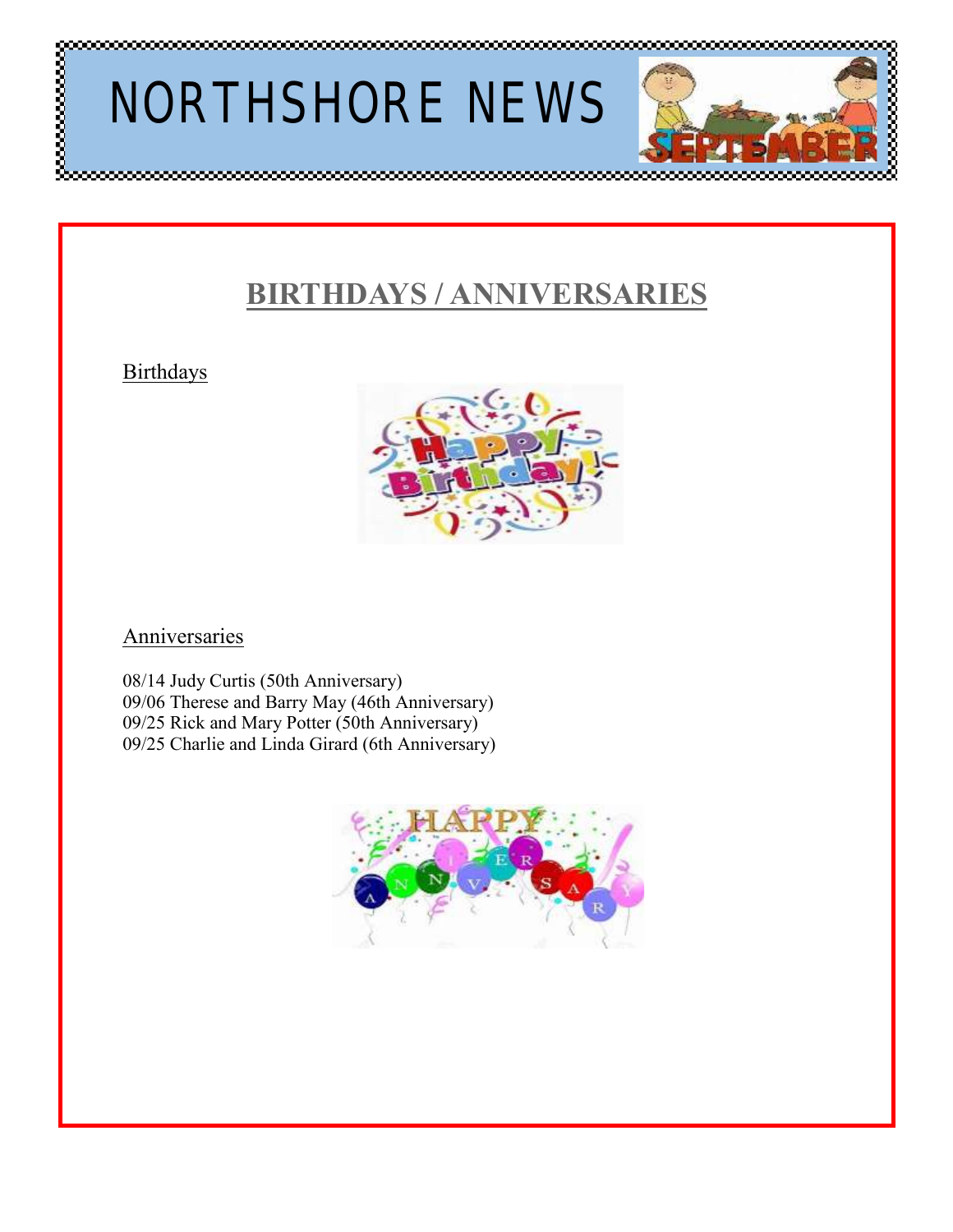**Social Convenor**



**Management Team President** Linda Sedgwick-Girard / 905-269- 1325 **1st Vice President** Charlie Girard / 289-264-6478 **Treasurer** Alf Johnston / 905-372-9485 **Secretary** Marion Buttars / 905-373-0547 Dorothy DeLisle / 905-373-1549 Lynda Ghent / 289-252-0719 **Past President** Bob Robertson / 905-372-5640 **Committees Membership** Carol Lawless / 905-372-2742

**House Manager** Harry Knapper / 905-372-3604

Yvonne Seymour / 905-373-0312 Susan Fennessy / 905-372-5649 **50/50 Draw**  Judy Johnson / 905-377-9812 Jane Burns / 905-372-7755 Doug Burns / 905-372-7755 **Trips & Tours**

Sharron McMann / 905-372-3567 **Goodwill Ambassador**

Therese May / 905-372-8187 **Programs & Speakers** Art Seymour / 905-373-0312 John Shain / 416-5184549 Keith Simpson / 905-373-7433 Louise Weldon / 905-396-7017 **Newsletter Editor** Charlie Girard / 289-264-6478 **Newsletter Reporters**

Louise Weldon / 905-396-7017 Harry Knapper / 905-372-3604 **Club Historian** Vera Kalisz / 905-342-2984 **Governance Documentation Advisor** Frank Farago / 905-377-9743 **Communication support** Brenda Carter / 905-373-8194

### **Probus Canada & Probus Global**

There are over 4,000 clubs worldwide with over 350,000 members. Of those, there are more than 260 clubs in Canada. Also you may not know that there is a Probus Global Club

POBUS GLOBAL is open to any member of a PROBUS Club and provides an on-line forum to facilitate making connections with other PROBUS members around the world.

PROBUS CANADA: www.probus.org

PROBUS GLOBAL: www.probusglobal.org



We are here for you, if you want to chat! Linda Sedgwick-GIrard / 905-269-1325 Yvonne Seymour / 905-373-0312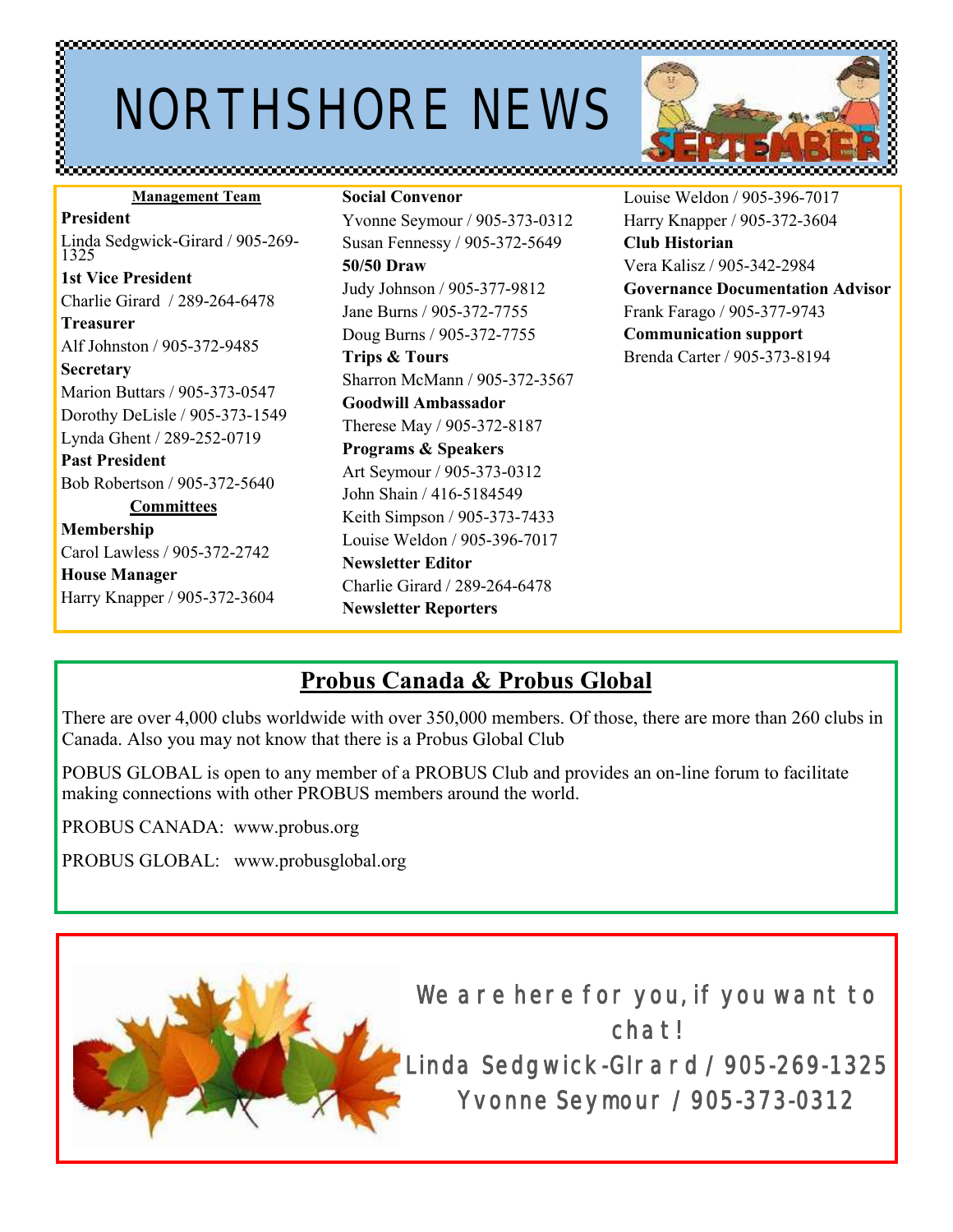

### **Manazarta Manazarta MINUTES FROM JULY'S ZOOM GENERAL MEETING**

#### **Cobourg Northshore Probus Club Zoom General Meeting**

#### **Wednesday, July 21, 2021**

Vice President Charlie Girard opened the meeting at 10:36am. Charlie welcomed all those members in Zoom attendance.

O Canada was played.

**Processessesses** 

#### **Acceptance of Minutes**

Moved by Lynda Ghent and seconded by Sharron McMann that the Minutes of Wednesday, June 16, 2021, be accepted as presented. Carried.

#### **Executive Reports**

**Treasurer's Report:** Alf Johnston reported that as of June 30/21 the bank balance is \$3163.70.

#### **Committee Reports**

**Membership:** Moved by Brenda Carter and seconded by Sharron McMann that prospective and renewing Members of Cobourg Northshore Probus shall provide Government issued record of current, full COVID-19 Vaccination prior to their first in-person meeting each year. Guest and Speakers will likewise provide evidence. Carried.

Frank Farago will speak to Cindy at the Lions' Centre to ensure that all staff members are fully vaccinated.

**Trips and Tours:** Sharron McMann reported that theatres and cultural centres are open. However, Sharron is not organizing any trips.

**Programs and Speakers:** Art Seymour reported that there will be a speaker on Cobourg Transit for the meeting on September 15 $^{\text{th}}$ .

**Newsletter:** The next newsletter will be in September.

**Goodwill Ambassador:** Therese May sent a sympathy card to Cheryl McCoy on the death of her sister. She sent a get-well card to Carol Lawless.

**Girls Night Out:** The virtual meeting was well attended. There were some new attendees. The meetings will be on hold until September.

**Men's Night Out:** The men will not meet until September.

**Nomination Committee:** There is a volunteer to be second Vice. The committee is still looking for a first vice president. If interested, contact Sharron McMann.

Good News: Happy 89<sup>th</sup> birthday to Harry Knapper. Also, Happy Birthday to Yvonne Seymour, Bruce Steel,